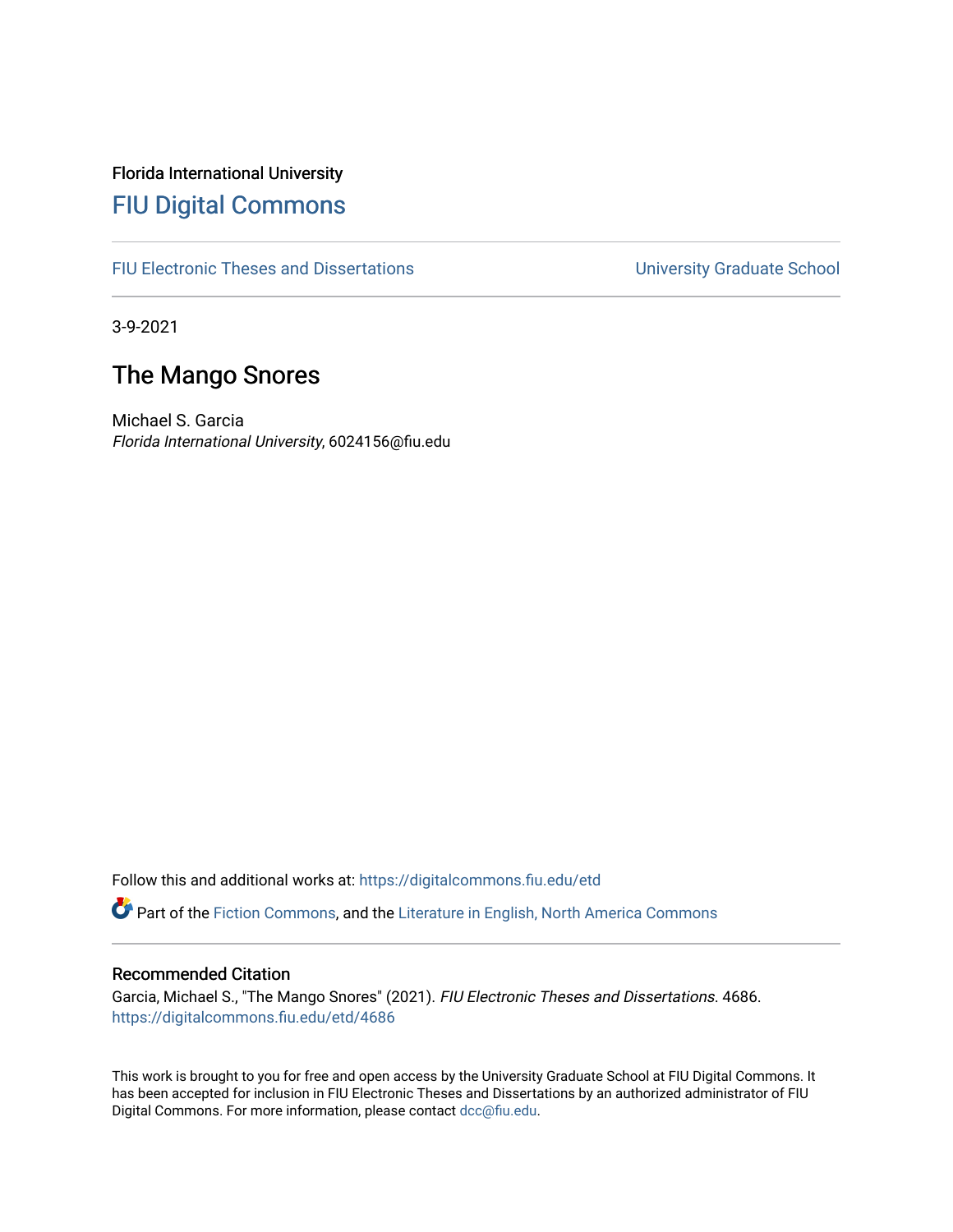## FLORIDA INTERNATIONAL UNIVERSITY

Miami, Florida

## THE MANGO SNORES

A thesis submitted in partial fulfillment of

the requirements for the degree of

## MASTER OF FINE ARTS

in

## CREATIVE WRITING

by

Michael S. Garcia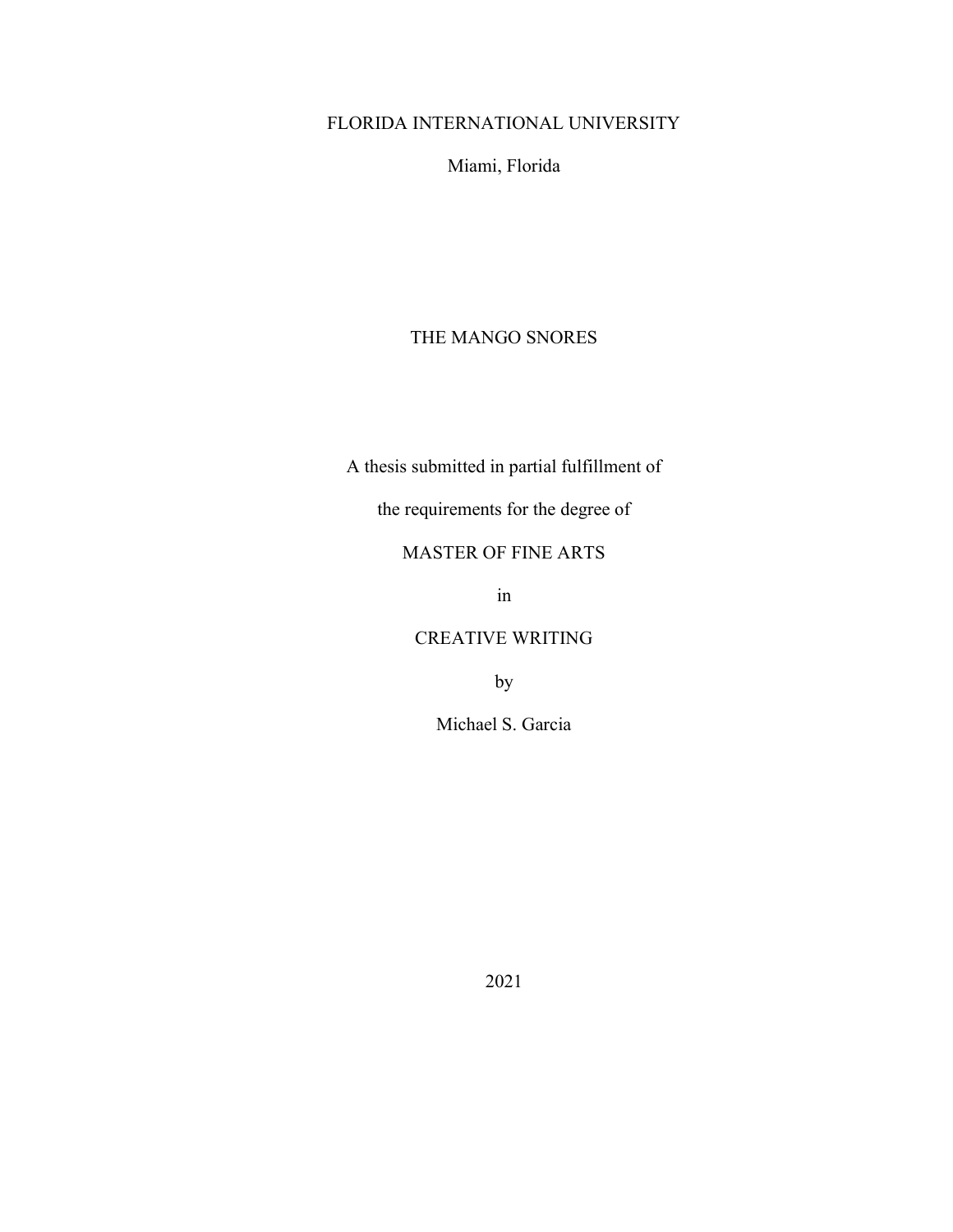To: Dean Michael R. Heithaus College of Arts, Sciences and Education

This thesis, ritten by Michael S. Garcia, and entitled The Mango Snores, ha ing been approved in respect to style and intellectual content, is referred to you for udgment.

We have read this thesis and recommend that it be approved.

Ana Lus c yns a

Debra Dean

ohn Dufresne, Ma or rofessor

Date of Defense March, 2021

The thesis of Michael S. Garcia is approed.

 Dean Michael R. Heithaus College of Arts, Sciences and Education

Andr s G. Gil Vice resident for Research and Economic De elopment and Dean of the Uni ersity Graduate School

Florida International Uni ersity, 2021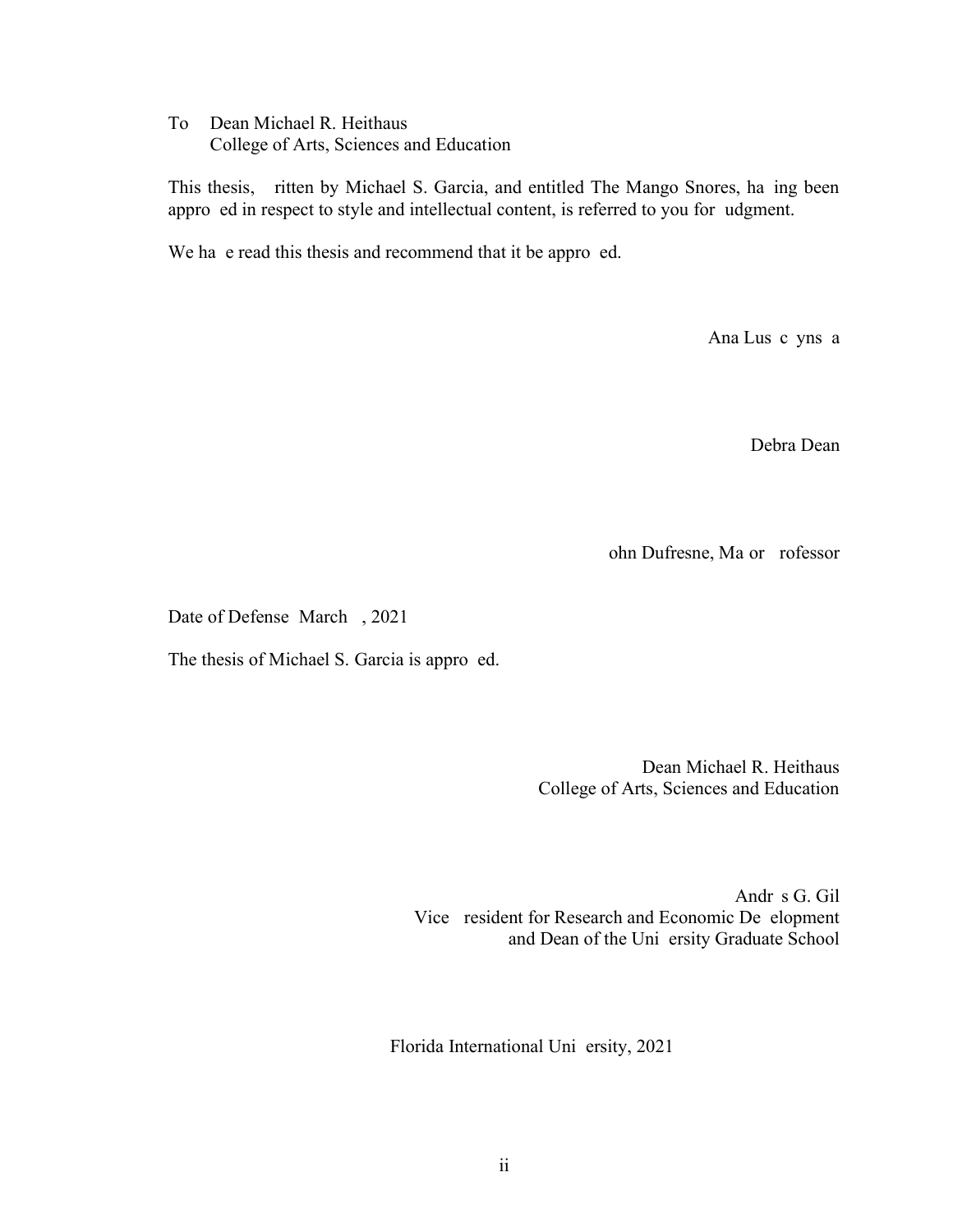**DEDICATION** 

For Mami.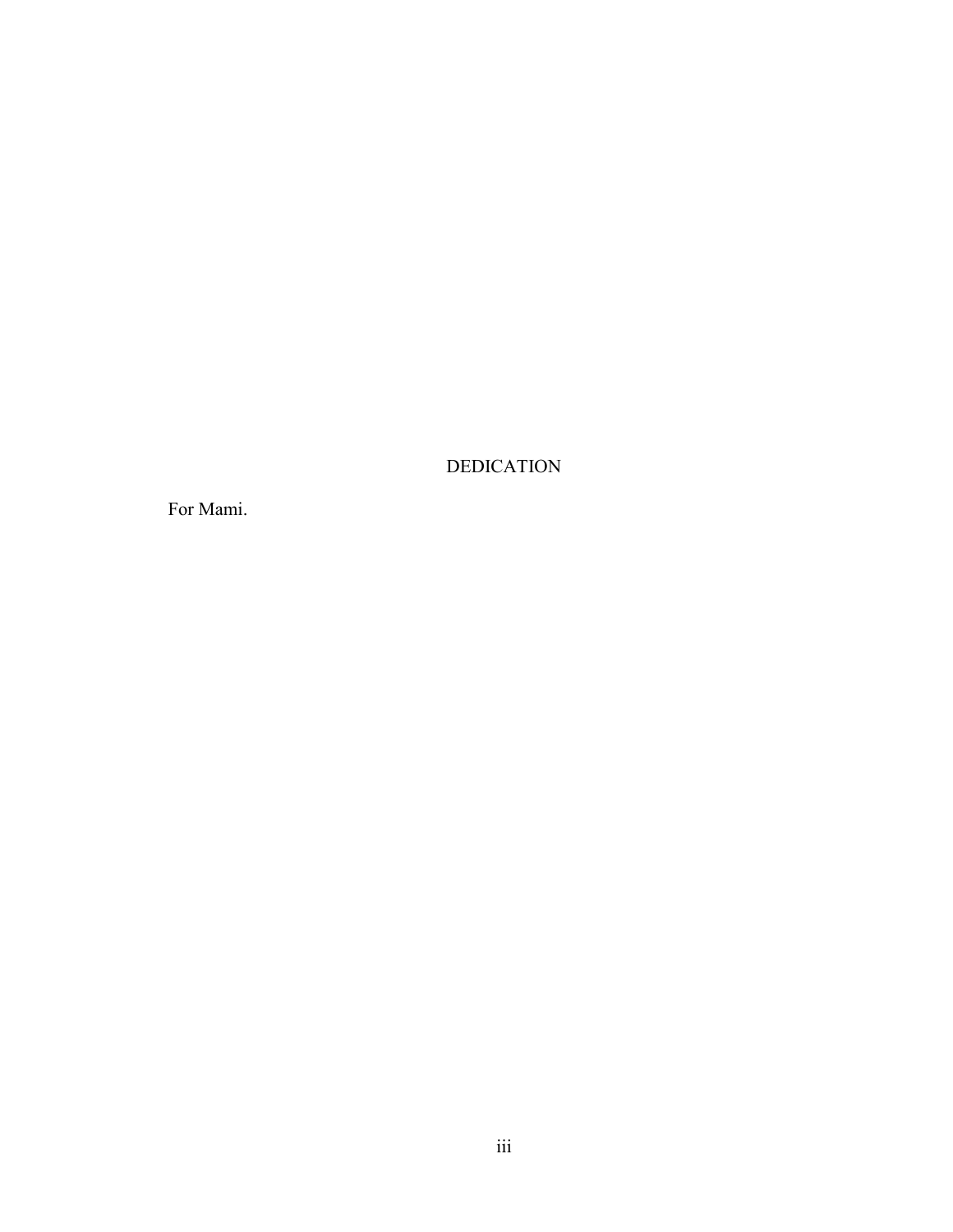### AC NOWLEDGMENTS

I ant to than the follo ing, ithout hom this may not have been possible Ana Lus c yns a, for helping me belie e I could ohn Dufresne, for teaching me ho and getting me started and Debra Dean, for helping me grow and get better.

Than s, also, to Les Standiford, to the La rence A. Sanders Foundation, the Andre W. Mellon Foundation, and the Centers for Minority Serving Institutions for their generous support.

And than s to Cami, for always laughing hen I said I might not have hat it ta es.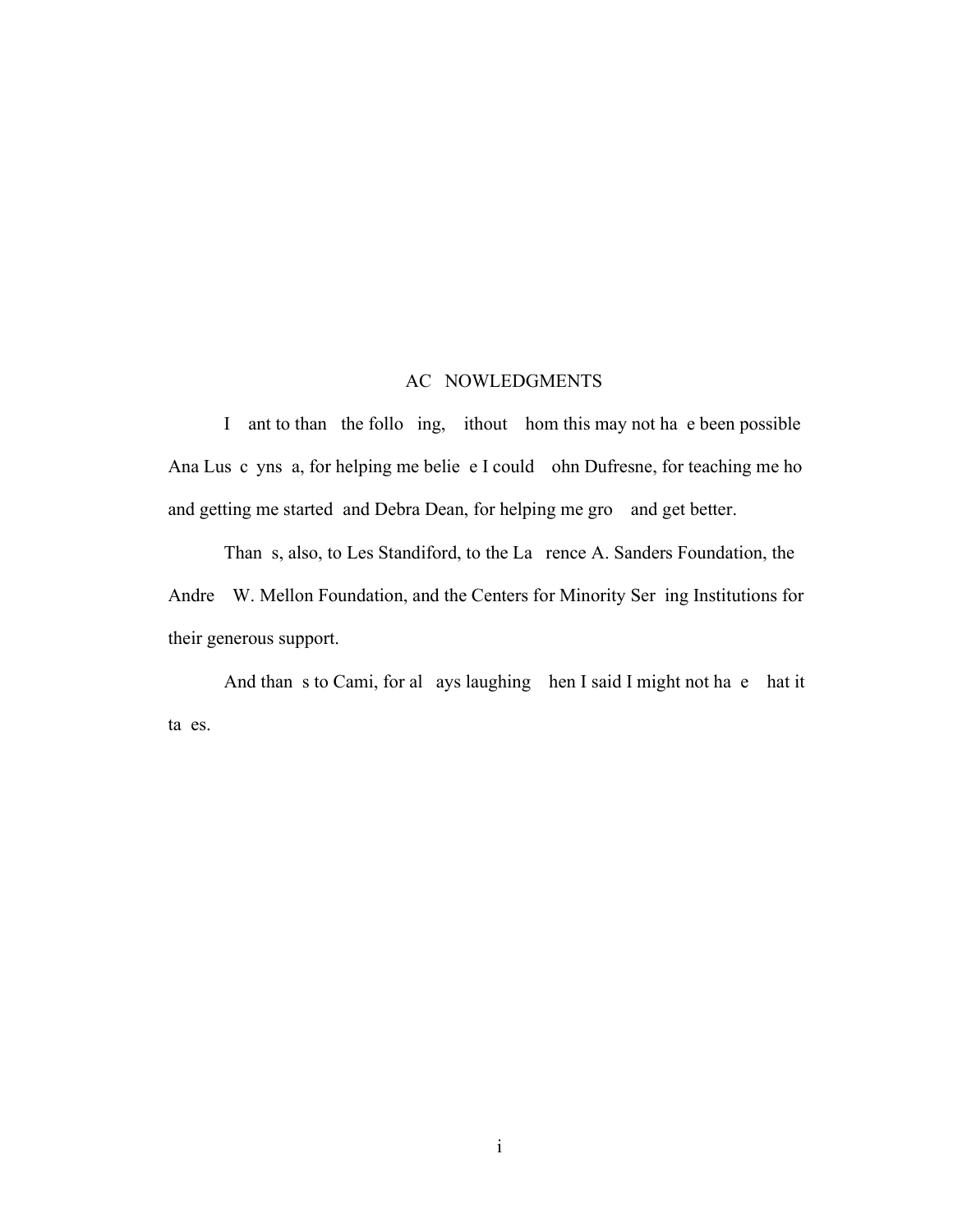### A STRACT OF THE THESIS

#### THE MANGO SNORES

by

Michael S. Garcia

Florida International Uni ersity, 2021

Miami, Florida

rofessor ohn Dufresne, Major Professor

Set in Miami at the start of the tenty-first century, THE MANGO SNORES is a seriocomic crime novel chronicling a ee in the life of Sam Espada, Cuban-American riting professor and author of the Mango series of detective fiction. Reeling from the sudden dissolution of his marriage and the abject failure of his latest boo, Sam finds himself embroiled in a plot right out of one of his novels hen his newest pupil, private in estigator Leonard Cobb, is found stabbed through the eye ith Sam's fountain pen, leading homicide detecti e Vernon Har ey to peg Sam as the prime suspect. With no leads, no access to the crime scene, and nothing to go on but Cobb s caseboo, Sam and his neurotic side ic, Ma lot in, must unravel the plot that illed Leonard Cobb before the plot unra els them.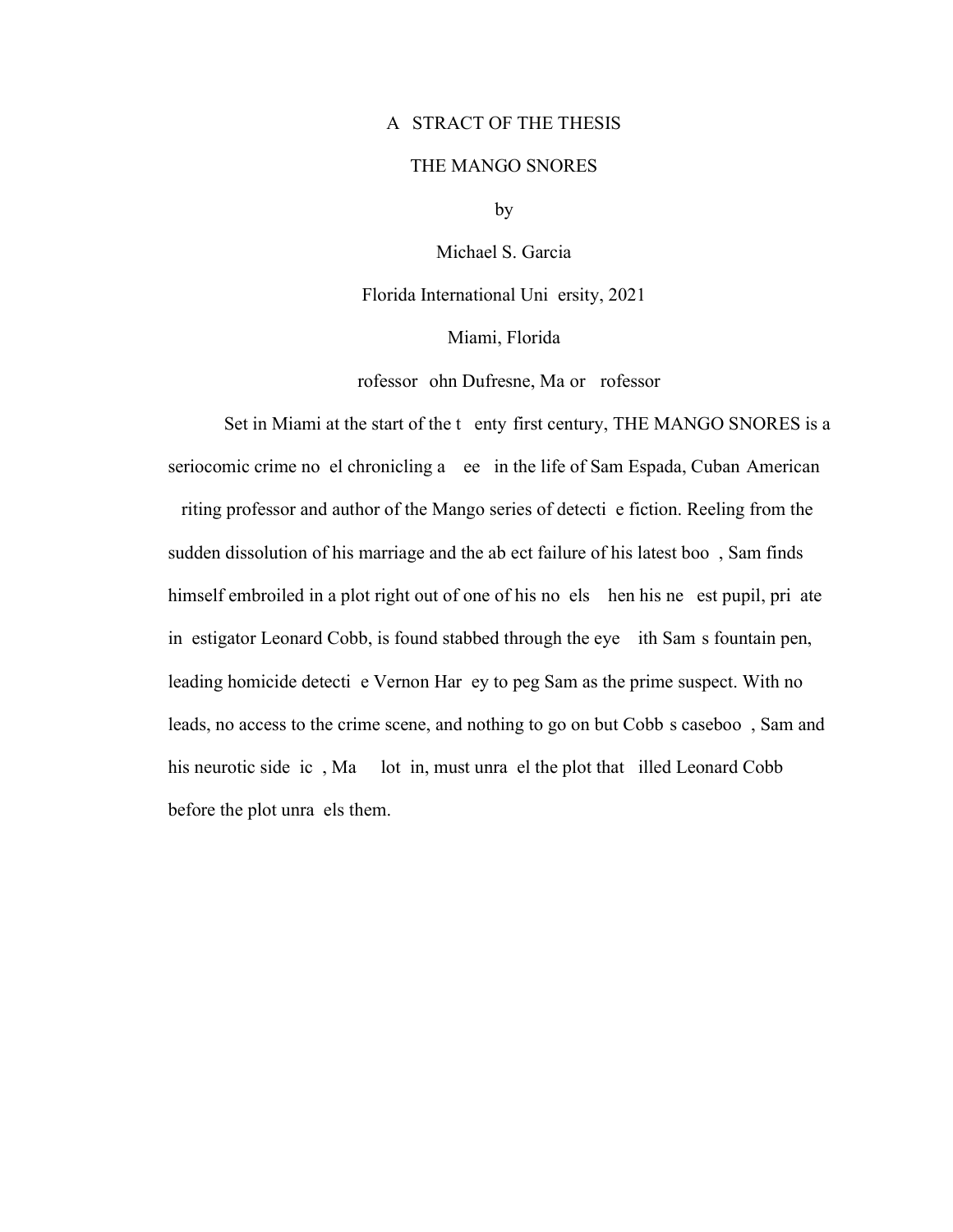| <b>CHA TER</b><br>AGE     |  |
|---------------------------|--|
|                           |  |
|                           |  |
|                           |  |
|                           |  |
|                           |  |
| <b>CHA TER</b>            |  |
| NEW YOR<br>CITY, 1        |  |
| <b>CHA TER</b>            |  |
| <b>CHA TER</b>            |  |
| <b>CHA TER</b>            |  |
| <b>CHA TER</b>            |  |
| <b>CHA TER</b>            |  |
| <b>NEW YOR</b><br>CITY, 1 |  |
|                           |  |
|                           |  |
|                           |  |
|                           |  |
|                           |  |
|                           |  |
|                           |  |
|                           |  |
|                           |  |
|                           |  |
|                           |  |
|                           |  |
|                           |  |
|                           |  |
|                           |  |
|                           |  |
| CHA TER 2                 |  |
|                           |  |
|                           |  |
|                           |  |
|                           |  |
|                           |  |
|                           |  |
|                           |  |
|                           |  |

## TA LE OF CONTENTS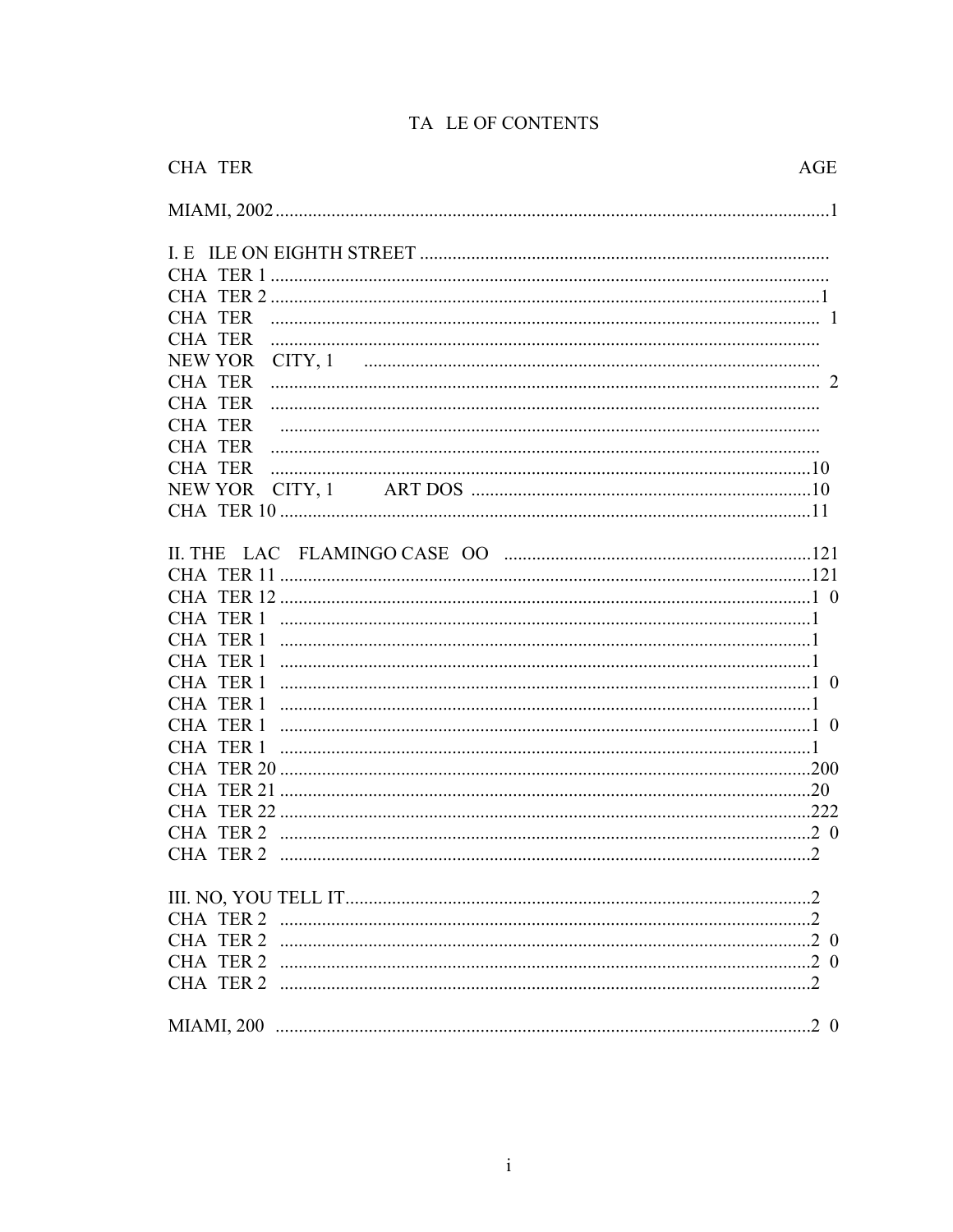#### MIAMI, 2002

In the beginning, there as the city, or the cities, of Miami: a place that as at once singular but fractured, scattered into dependent parts, discrete yet connected, a patch or, a multitude here the neon-tinted, rum-soal ed urbania of South each, there the strip malls and gated communities of endall, of Miami La es none of them ithin the city proper, but still Miami, alays Miami, all Miami, as Miami as the neighborhoods inside its real borders (where er they ere). Little Havana and its e iles, men commiserating at entanitas and telling o es at domino tables; the old hippies and ne shopping pla as of Coconut Gro e the suits drifting through the conference rooms and offices do nto n, ric ell s yline paced ith cranes, promising more buildings, more condos, more Miami; Liberty City, O erto n, Wyn ood, ust trying to hang on, hoping the suits don't plot through them ith another high ay e it ramp, another condominium, another mi ed use urban re itali ation shopping mall, another fracture.

And there as Sam Espada, son of e iles, ne ly displaced, and earing middle age lie one of his Dan Marino erseys, lie it as too big for him, too loose, too gaudy to take it out in public. On this day, Sam as a irting the limits of his old home, the one he d shared ith his estranged ife, in South Miami, the City of leasant Li ing, though it as more lie a neighborhood, a splinter, a patch in the patch or . Why as he there Out of habit, he told himself. He d lost his ife, his dog, his house, but he didn't see any reason he had to give up his routine of isiting the neighborhood loc buster once or t ice a ee. So he sat in his red Oldsmobile, hich sat on U.S. Route 1, hich as South Di ie High ay but also iscayne oule ard Sam preferred the latter in traffic that inched and lumbered for ard, slow and hot in the bright, burning August daylight.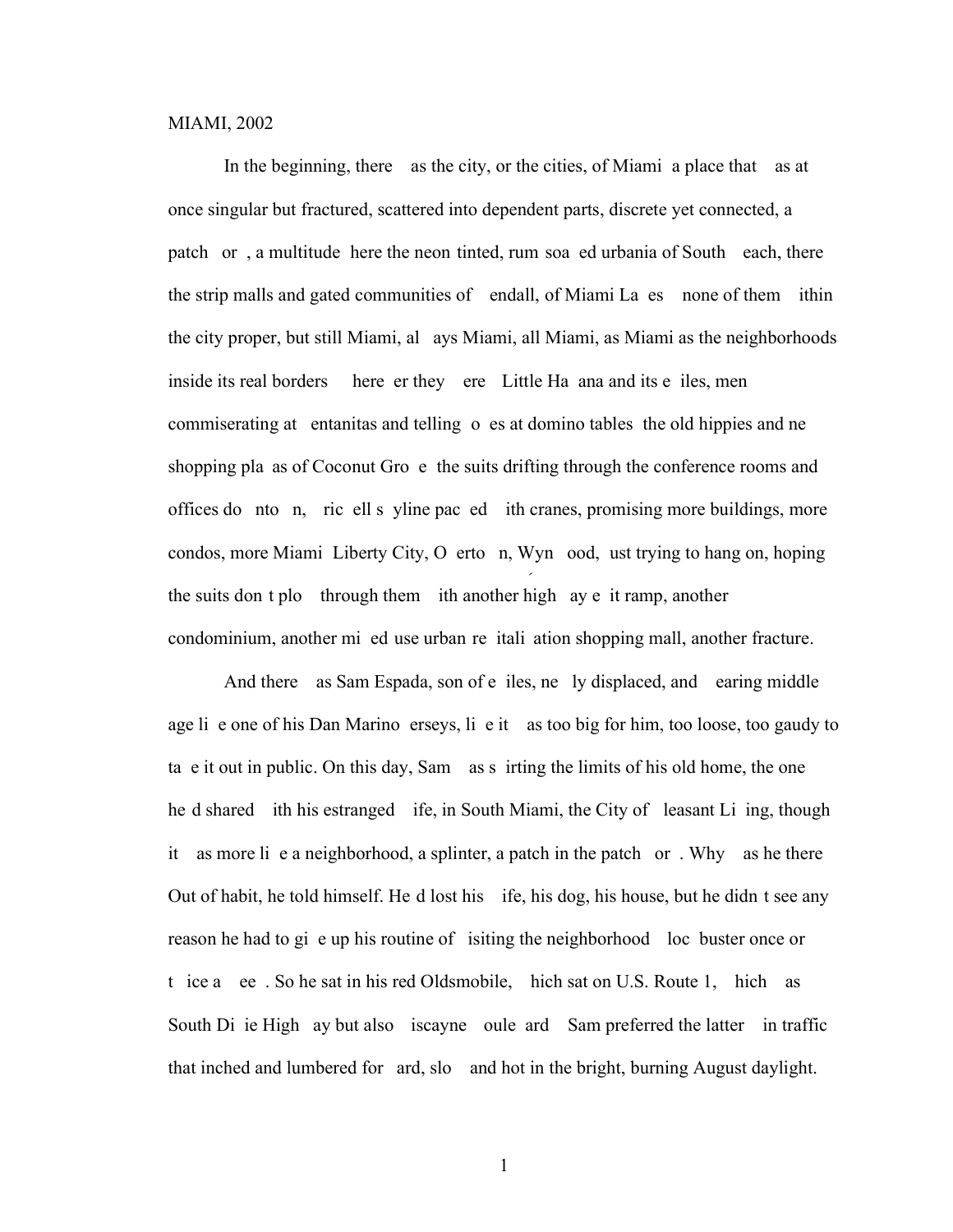Coming from the road behind him, Sam heard hon ing, shouting, cursing in Spanish a glance in the rear ie yielded nothing. He chal ed the commotion up to road rage somebody cut somebody else off, or didn t let them merge, as common here as the heat, and forgot about it. He didn t see the young oman, desperate, breathless, ea ing bet een cars Shannon at birth, Candy once she dropped out of ensacola High, but Ni i no, Ni i as soon as she d gotten here, lie the palm trees themsel es had hispered it in her ear. No, Sam didn  $t$  see Ni i at all, didn  $t$  see the men ith hard faces not far behind if he had, he might have recognized them later.

 $Ni$  i, for her part, had seen them. She'd cloce d them coming up on her heels do n Sunset Dri e. To of them, flun ies ith bu cuts, scarred nucles, caulifloer ear—typical Miami muscle. One as tall and thin, the other short and stoc y—yeah, li e a fucing vaude ille routine, ust it is thout all the funny parts. She'd seen them around, she—as sure—these same go-fers, henchmen hustling for one rich asshole or another. She couldn't place them ith ust a quick peripheral glance, but she is the type ell enough to no they ere tailing her.

Adrenaline spie, fight or flight chills, and Ni i trying to temper herself, to breathe deep, to not let her steps quic en ith her pulse. How could they have no n It didn t matter how they ne, she figured, not allowing herself to be slowed or stalled in speculating. All that mattered as the tape.

 $Ni$  i had planned to ta e the Metrorail north to her contact, but no hat No ay the tape ould make it here it needed to go if she let these pricks follow her onto the train. What ere her options She as on Sunset, and iscayne oule ard as half a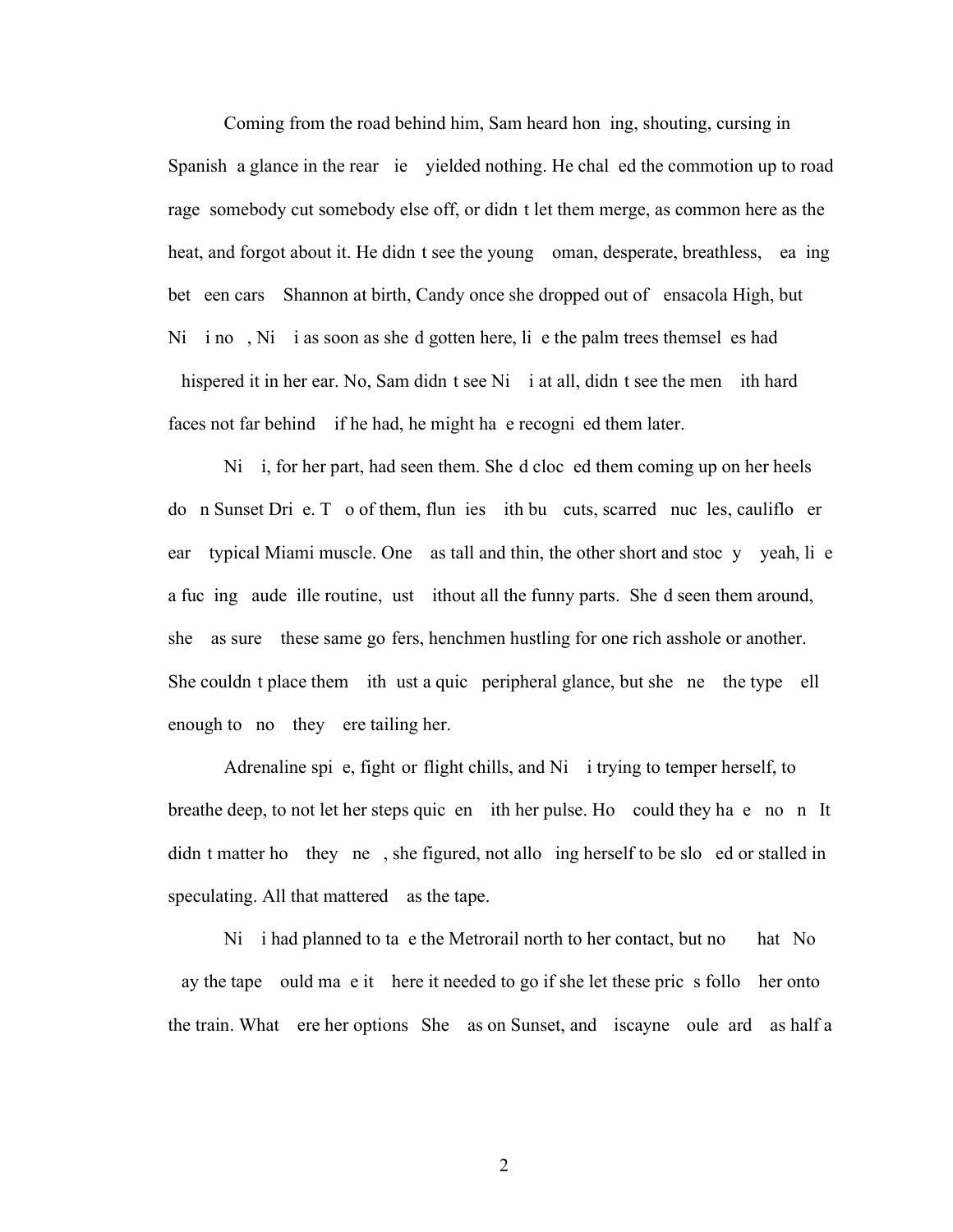block ahead. She wracked her memory thinking of a place nearby where she might be able to stash it, until it came to her, the perfect place, just around the corner.

Nikki flipped open her phone and hammered out a text—*change of plans*, it said, they r on me. Overhead, the train was rumbling and screeching to a stop on the South Miami platform. Maybe, if she could lose them in the crowd. . .

She turned off the sidewalk and approached the Metrorail entrance, fingers numb, rhythm section in chest. But would the timing work? She was coming up to the turnstile now and took a handful of ride tokens out of her jeans, trying to sell it, make like she was getting on the train, like she had no idea about the thugs on her six. Another backward glance, just a peek. They were getting close.

Up ahead, no one, not a soul. Had the train been empty? Fuck. She glanced at her watch. The noon train wasn't usually empty.

Nikki stopped just a few feet short of the turnstiles. Another silent fuck. They'd called her bluff, and now she was stuck, nowhere to go. She could hear footsteps coming up behind her, even though that should have been impossible, with the din from Biscayne and Sunset nearby, and the hiss and rumble of the train, but she heard them, heavy and inevitable, coming up just behind her now.

And then, all at once, a crowd of passengers was at the turnstiles—two dozen, easy.

Nikki took off, weaving between the crowd of scrubs and suits. Once threw, she ran hard, the beat in her chest pounding louder than her shoes against the pavement. She glanced back; one of the lackeys was struggling to swim through the crowd, while the other had tried to push through the wrong guy and was caught in a shoving match.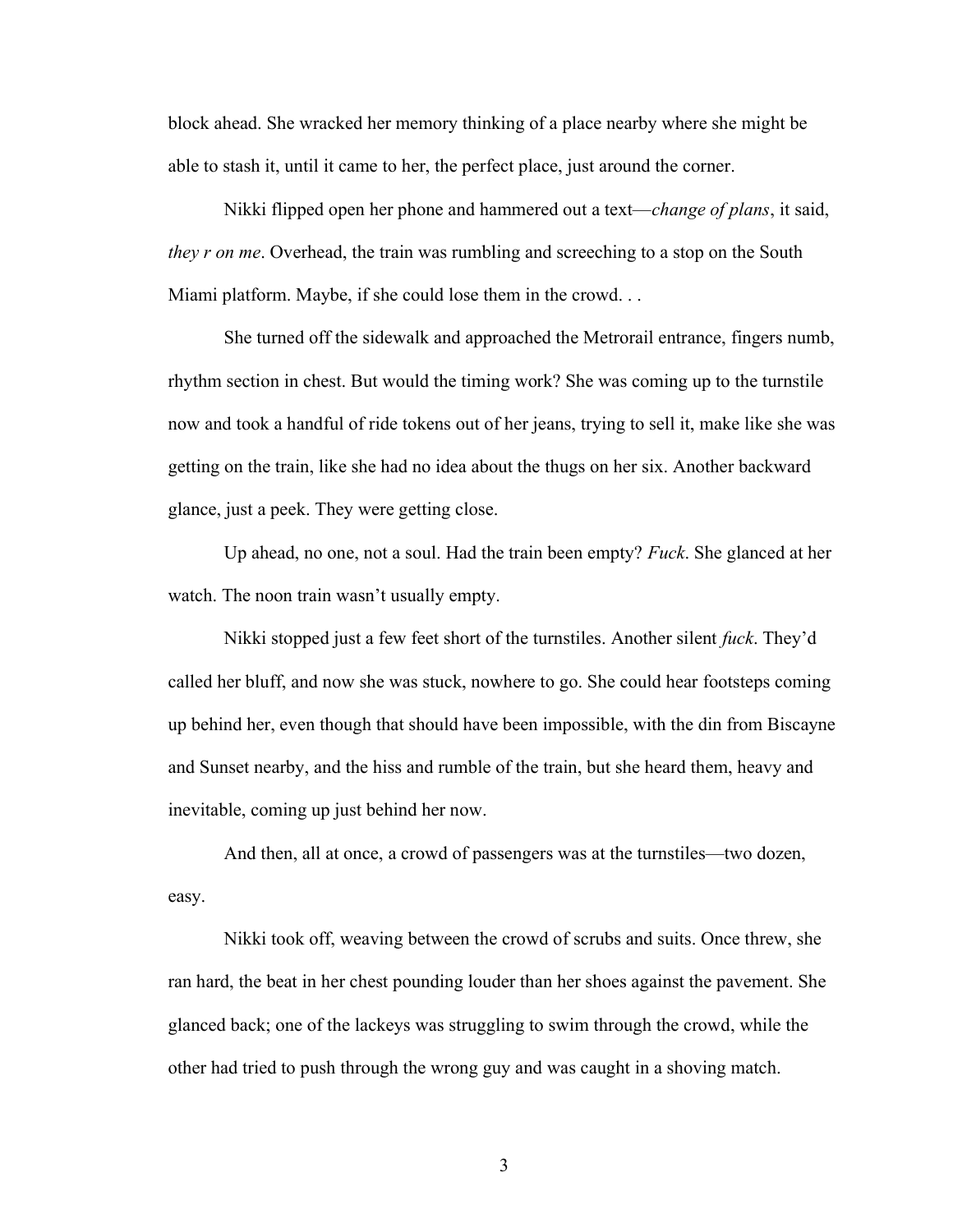Nikki got to Biscayne Boulevard, the sprawling six-lane thoroughfare, and stopped. The light was changing, but cars were still coming fast. Nikki knew the crowd trick would only stall her pursuers for so long. But the cars on Biscayne were still coming fast, slow to slow down, as always, making her hair dance in their wake.

All that mattered, she remembered, was the tape.

Nikki exhaled, inhaled, steadied herself, and stepped onto Biscayne Boulevard, just a few car lengths behind Sam Espada, who saw none of this.

He didn't see the tape Nikki carried, wouldn't have understood its significance if he did. He didn't see her dash into the Blockbuster, tears and sweat indiscernible as she scanned the aisles, looking for one free of patrons, of eyes that might pry. Sam didn't see her speed-walk into a vacant row—the one with the least popular selection, the oldies, Sam's favorite section—and stash the tape on the shelf behind a Marx Brothers movie, or hammer out a text that said *Cocoanuts*.

Sam did see Nikki dodge out of the rear of the Blockbuster—he was right up on it now, scanning the street for an open space—but thought nothing of it, except that, in this town—or city?—seeing a lady take her jogging route through a Blockbuster probably wouldn't be the strangest thing he'd see this week.

And he wouldn't be wrong, what with—well, shit. . . you know what? I think I'd better let Sam tell the rest of the story. Nobody can tell this story like Sam Espada can.